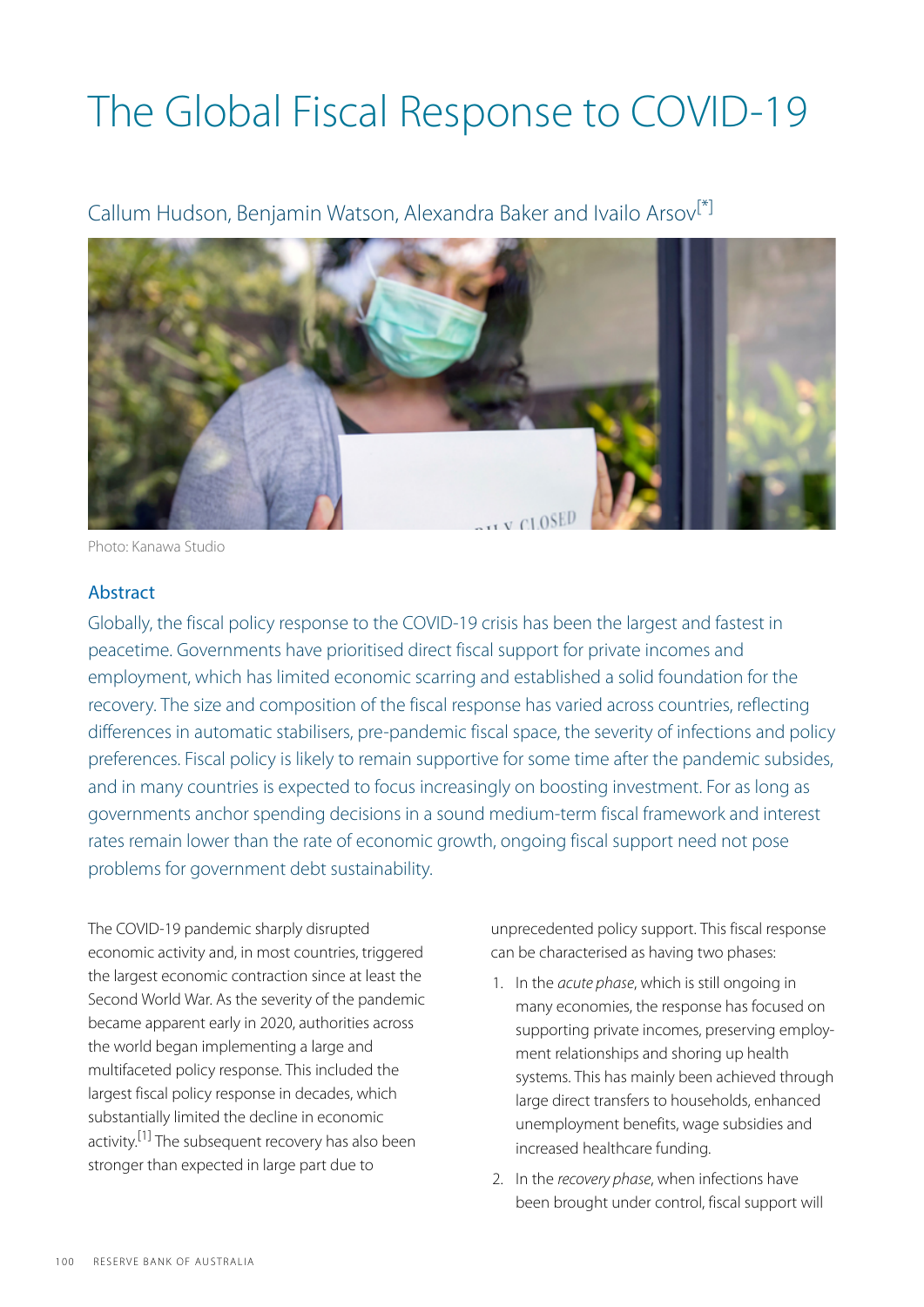pivot toward boosting investment. This includes public infrastructure, 'green' investment and, to a lesser extent, incentives to support private investment and consumption. These support measures will be spread over a longer period than the acute phase.

This article focuses on the fiscal response during the acute phase and measures that affect government spending and revenue (i.e. the direct fiscal response), as opposed to indirect (off-budget) measures that do not have an immediate effect on the budget (such as loan guarantees). The first section examines the size and composition of fiscal responses around the world. This is followed by a discussion of its effects on labour markets, private incomes, economic activity and governments' fiscal sustainability. The article concludes with a brief outline of policy measures largely intended for the recovery phase.<sup>[\[2\]](#page-8-2)</sup>

# <span id="page-1-0"></span>The fiscal response to the COVID-19 pandemic was the largest in peacetime

Most economies have yet to move beyond the acute phase of the fiscal response. These direct measures, including those that are expected to persist into early 2022, have ranged from 5 to 24 per cent of 2019 GDP in advanced economies. Authorities in emerging market economies have provided smaller, yet still significant, direct fiscal support which has been equivalent to between 1 and 9 per cent of GDP (IMF 2021). For many economies, this has contributed to the largest single-year increase in the government debt-to-GDP ratio during peacetime (Graph 1).

Fiscal support in the acute phase of the downturn was initially delivered rapidly, and in large part was a response to the effects of public health measures (such as mobility restrictions) on economic activity. The first wave of fiscal measures was delivered between February and April 2020 (Graph 2). As the first country to be affected by the COVID-19 outbreak, China was the first to announce significant fiscal support measures (in February). This was followed shortly thereafter by other economies in Asia, and then economies in the rest of the world as the pandemic spread and strict public health measures were imposed. Fiscal

measures were expanded and enhanced rapidly throughout April as the severity of the pandemic, and the extent of the economic damage it was causing, became more apparent.

Governments in advanced economies have demonstrated flexibility in their fiscal response. The majority of fiscal measures had been designed to be short lived, often just a few months in duration, but repeated infection outbreaks, and associated public health controls, prompted fiscal authorities to extend measures further than originally envisaged. Many programs are still providing significant support to the economy. In emerging economies, fiscal support was frontloaded in the first half of 2020, but despite significant subsequent resurgences of infections, authorities were (or at least felt) constrained in their ability to continue extending large scale fiscal support.

# The size of fiscal support has varied across economies

The size of direct fiscal support has varied across economies because of differences in automatic stabilisers, pre-pandemic fiscal space and decisions by some countries to implement sizeable indirect fiscal measures instead. Automatic stabilisers are government policies that automatically adjust government spending and revenue to support economic activity through different stages of the business cycle. For example, during economic downturns, government outlays naturally increase as more people receive unemployment benefits (which support household incomes and consump-

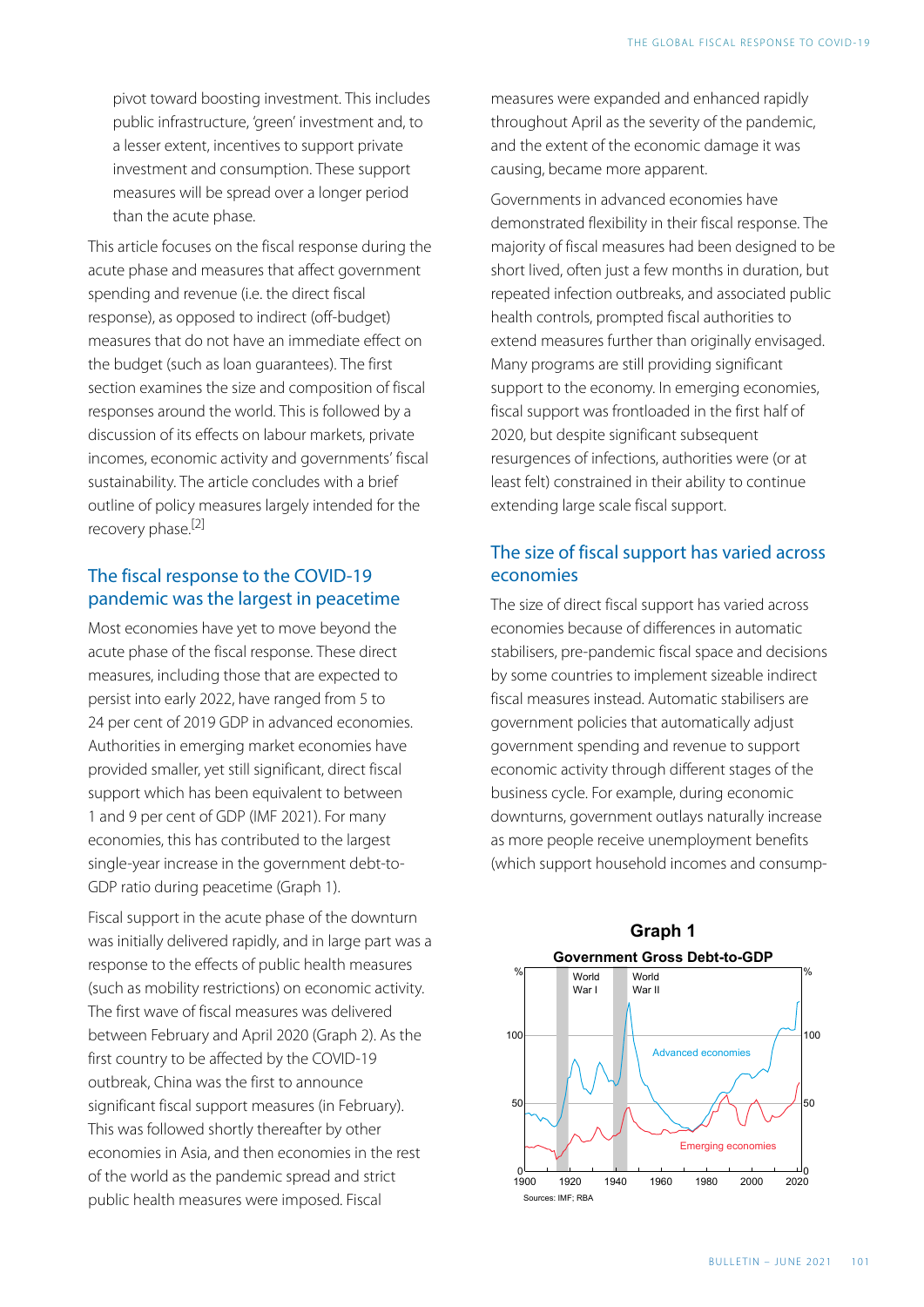tion), while at the same time government revenues derived from taxes on household and business incomes and consumption tend to fall, especially where tax rates are progressive, which results in a smaller share of income going into taxes at lower levels of income.

Advanced economies with strong automatic stabilisers, including those with more generous unemployment benefits and pre-funded wage subsidy schemes designed to maintain employment relationships, required smaller additional fiscal measures in order to provide the same support to private incomes as other economies with weaker automatic stabilisers. European economies tend to have strong automatic stabilisers that provide relatively high levels of support to a larger share of their populations, which is one reason why their direct fiscal support has been smaller. In contrast, the United States has weaker automatic stabilisers, and this was one reason why US authorities provided the largest additional direct fiscal support in the first year of the pandemic.

Advanced economies that initially provided large direct fiscal responses also tended to be those with lower pre-pandemic government debt and smaller fiscal deficits. This group included Australia, Germany, New Zealand and Singapore. As the pandemic wore on, other governments became increasingly willing to extend and increase their

fiscal support given its effectiveness earlier in the crisis and the low cost of funding this support through government bond issuance.

In emerging market economies, the direct fiscal support measures were, on average, smaller in scale compared to advanced economies. This reflected greater financing constraints experienced by some governments, including the high cost of new bond issuance (Alberola *et al* 2020). These financing constraints have made it more difficult for many emerging market economies to support their health systems and economically vulnerable segments of their populations.

In the case of China, where government debt is relatively low, the early control of domestic infections and strong global demand for goods helped economic activity return quickly to its prepandemic trajectory. As a result, Chinese policymakers did not need to provide as much direct fiscal support as other economies, though support from other state-affiliated agents (such as stateowned enterprises and banks) has continued to play an important stabilising role in the economy.

Some governments have attempted to support their economy with a larger emphasis on indirect fiscal measures such as loans and loan guarantees (Graph 3). This has typically reflected policy preferences of the authorities and a more limited



# **Graph 2 Cumulative Acute Phase Direct Fiscal Response\***

Includes fiscal measures announced by April 2021 and state government stimulus for Australia, Canada, Germany, Excludes Ioan guarantees and unallocated funds. China is based on announced changes in budget deficit for all levels of government, excludes state-owned enterprises; all other countries are based on announcements from national sources Sources: IMF; national sources; RBA; Refinitiv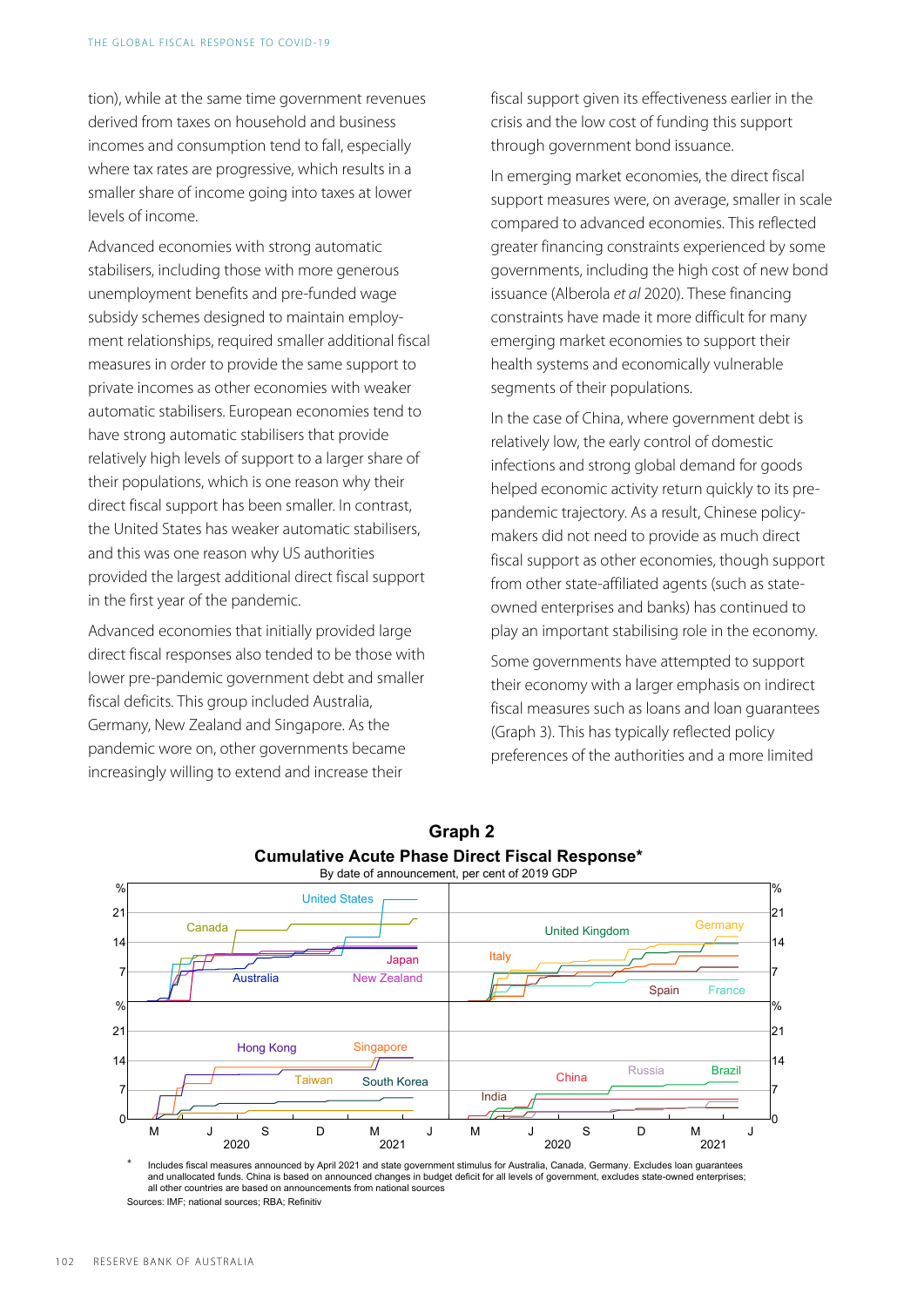<span id="page-3-0"></span>ability to increase direct fiscal spending. Indirect fiscal measures were used extensively in the European Union because of concerns early in the pandemic about the ability of some member countries to raise funds at favourable interest rates and in a manner compliant with their EU treaty obligations. [\[3\]](#page-8-3) Indirect fiscal measures comprised a large proportion of the fiscal response in some emerging market economies, including India and Brazil, due to their more limited fiscal space. These indirect fiscal measures were still much smaller than in advanced economies.

### Governments prioritised support for private incomes, employment and the health response

<span id="page-3-1"></span>Without decisive policy interventions, the pandemic would have sharply reduced household and business incomes, caused greater labour market disruption and prolonged economic scarring through business and personal bankruptcies and higher long-term unemployment. Indeed, in the early days of the pandemic, there were widespread concerns that it may lead to another Great Depression (Gumede 2020). Fiscal policy was swiftly recognised as the best tool to address these risks because it could be targeted at directly supporting incomes on a large scale (Baldwin and Weder di Mauro 2020).

**Graph 3** 



\* Includes fiscal measures announced by April 2021. China is based on announced changes in budget deficit Sources: IMF; national sources; RBA; Refinitiv

The direct fiscal response in the acute phase has mainly consisted of direct transfers to households and businesses, wage subsidies and tax deferrals (Graph 4). Private sector cash flows were also supported by measures such as low cost (often government-guaranteed) loans and the temporary pausing of some debt and other contractual obligations, such as rent and mortgage payments. Most of the acute phase direct fiscal support has been disbursed in 2020 and early 2021.

As part of this support, wage subsidy schemes were deployed in almost all advanced economies to preserve pre-pandemic employment relationships and to provide replacement income to workers in affected businesses. The use of wage subsidies was motivated by a range of considerations: expectations that the pandemic disruptions would be short lived; the limited need for structural adjustment given the nature of the shock; and the perceived success of Germany's wage subsidy scheme during the Global Financial Crisis.<sup>[\[4\]](#page-8-4)</sup> In the United States, the *Paycheck Protection Program*  served a similar function through government-guaranteed loans that were forgiven when they were used to support employment and wages.

The take-up of wage subsidies has been substantial. Across advanced economies, the use of the subsidies peaked at between 15 to 60 per cent of the labour force. These peaks were generally reached in early 2020 when containment measures were most stringent and thus when activity was weakest. The value of wage subsidy programs has been difficult to compare across economies as some governments utilised existing schemes that were already funded (partly or in full) from past contributions.

Another key component of fiscal support during the acute phase has comprised unemployment benefits, which in some economies have been increased, extended and made easier to access. These changes were most consequential in the United States, where benefits were substantially increased as unemployment increased sharply; the income of many unemployment benefit recipients in the United States was higher than their earnings in the jobs they had before the pandemic (Ganong, Noel and Vavra 2020). Unemployment benefits were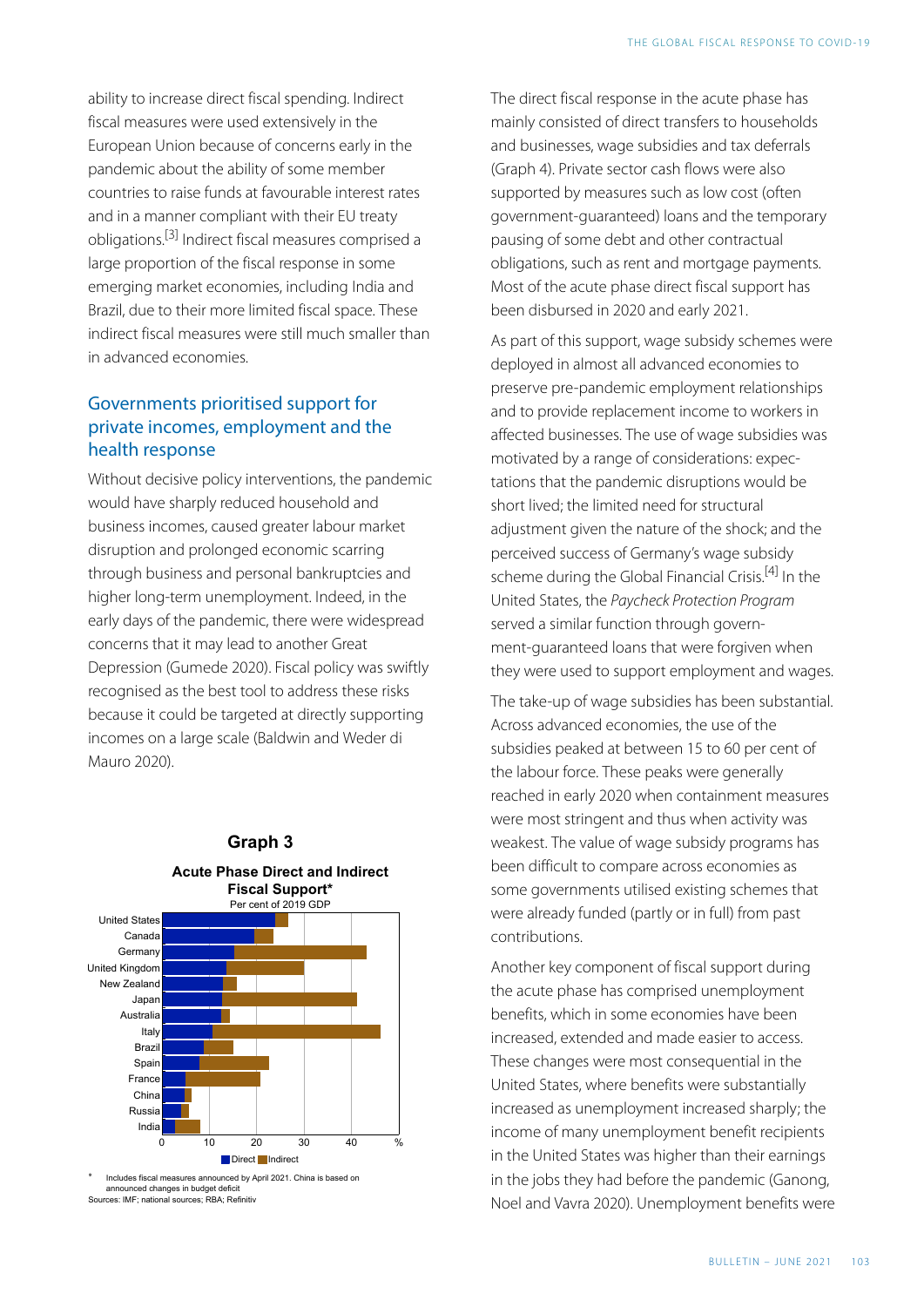also increased in Australia but to a lesser degree. Meanwhile, Canada implemented a new and temporary unemployment benefit scheme, to better deal with the impact of the pandemic on incomes.

A few advanced economies also provided substantial direct transfers to households in the form of cash payments. These payments were largest in the United States, totalling 6 per cent of



\* Includes fiscal measures announced by April 2021 and state government stimulus for Australia, Canada, Germany. Excludes loan guarantees and unallocated funds

Paycheck Protection Program

Sources: IMF; national sources; RBA; Refinitiv

GDP or 11 per cent of median household income. Hong Kong, Japan and Singapore also made large direct transfers to households.

As a result of these fiscal policy measures, private incomes in advanced economies held up well during the pandemic despite the sharp drop in economic activity and hours worked (Graph 5). This outcome is in stark contrast to the experience during previous recessions when private incomes typically fell. In some economies, including Australia, Canada and the United States, household incomes increased sharply. In most European economies and Japan, wage subsidies only partially replaced wages, so household incomes declined. In addition to boosting household incomes, wage subsidies supported business viability by helping firms meet their major expense, labour costs; this helped reduce bankruptcies.

Household income support schemes helped to cushion the fall in household consumption. By providing households with more income certainty, they supported households in maintaining a higher level of consumption than otherwise; restrictions on services consumption meant that this boost to consumption was most evident in spending on goods. These schemes also contributed to a significant increase in household savings during 2020 and early 2021.



**Graph 5 Real Household Income**

Sources: National sources; OECD; RBA; Refinitiv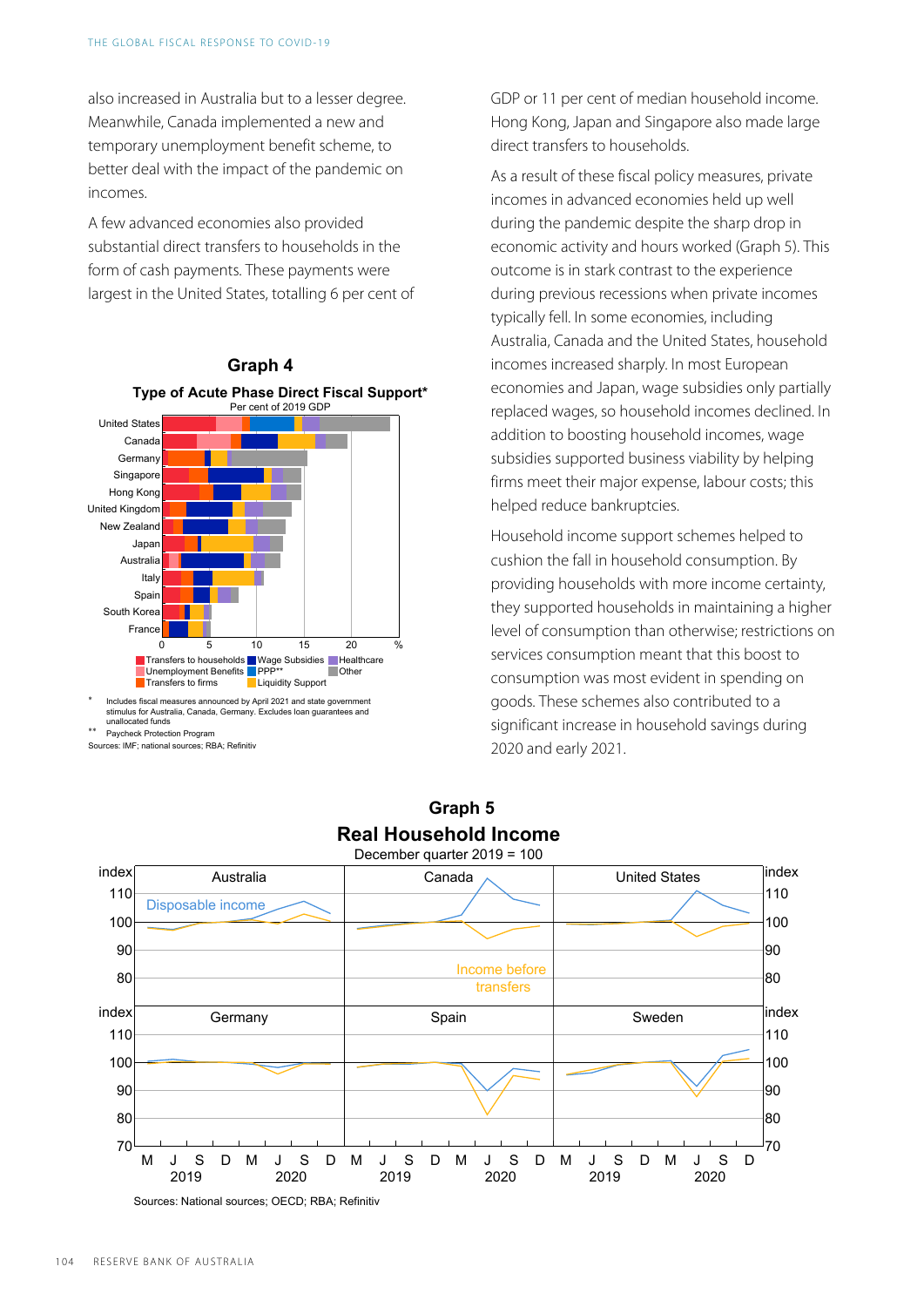<span id="page-5-0"></span>Economic scarring effects, which can be caused by extended periods of unemployment (resulting in discouraged workers), firm closures and weak investment, have been smaller than was feared in the early stages of the pandemic. They have also been smaller than observed following past recessions, as unemployment rate forecasts made early in the pandemic have turned out to be too pessimistic in most advanced economies (Graph 6).<sup>[\[5\]](#page-8-5)</sup> This was in part due to the substantial and growing fiscal and monetary support that limited the effect of the pandemic on the level of unemployment (IMF 2021). Participation rates and hours worked declined sharply early in the pandemic, but started to recover later in 2020 and, in some economies such as Australia, have recently returned to pre-pandemic levels. In supporting firms' balance sheets and employment, the fiscal response in many economies has helped to provide a foundation for strengthening labour market conditions.

In some of the large emerging market economies, including Brazil, India and Russia, the direct fiscal response prioritised income support for the most vulnerable parts of their populations through direct transfers and subsidies for essential consumption; these measures were smaller than in advanced economies. By contrast, China's support measures were mostly targeted to small businesses and stimulating aggregate demand directly, including through infrastructure investment. The Chinese



Government also encouraged state-owned enterprises and banks to support employment and financing conditions, as is often the case in global and regional downturns.

All economies provided additional funding for their healthcare systems to increase hospital resources, COVID-19 testing and contact tracing. Governments have also expanded funding since late 2020 in support of the procurement and rollout of vaccine programs. Although the additional healthcare spending has been a small share of the direct fiscal support, it has led to a 20 per cent increase in healthcare spending in advanced economies.

# Low interest rates have supported fiscal sustainability

The significant global fiscal policy response has been funded largely by debt issuance, with government debt-to-GDP ratios increasing to historically elevated levels in many economies. In advanced economies, the higher government debt levels have not called into question the sustainability of government finances. This partly reflects low interest rates on government debt. The prevailing combination of low long-term interest rates that are lower than expected economic growth means that many governments can stabilise their debt-to-GDP ratios even while running primary fiscal deficits (i.e. fiscal deficits before the payment of interest on their debt).

Broadly speaking, government debt is considered sustainable when governments can continue to service their debt (and avoid default or debasing the currency) without having to significantly adjust fiscal policy settings, including by cutting spending or raising taxes which risks slowing the economy. The sustainability of debt is important for a couple of reasons. One is that it allows governments to pursue their public policy priorities without being forced to undertake significant unwanted fiscal adjustments. Another major reason is that governments with less sustainable debt may be limited in their ability to respond to future negative economic shocks by providing debt-funded fiscal stimulus.

In some economies, low levels of public debt has meant that fiscal deficits have been comfortably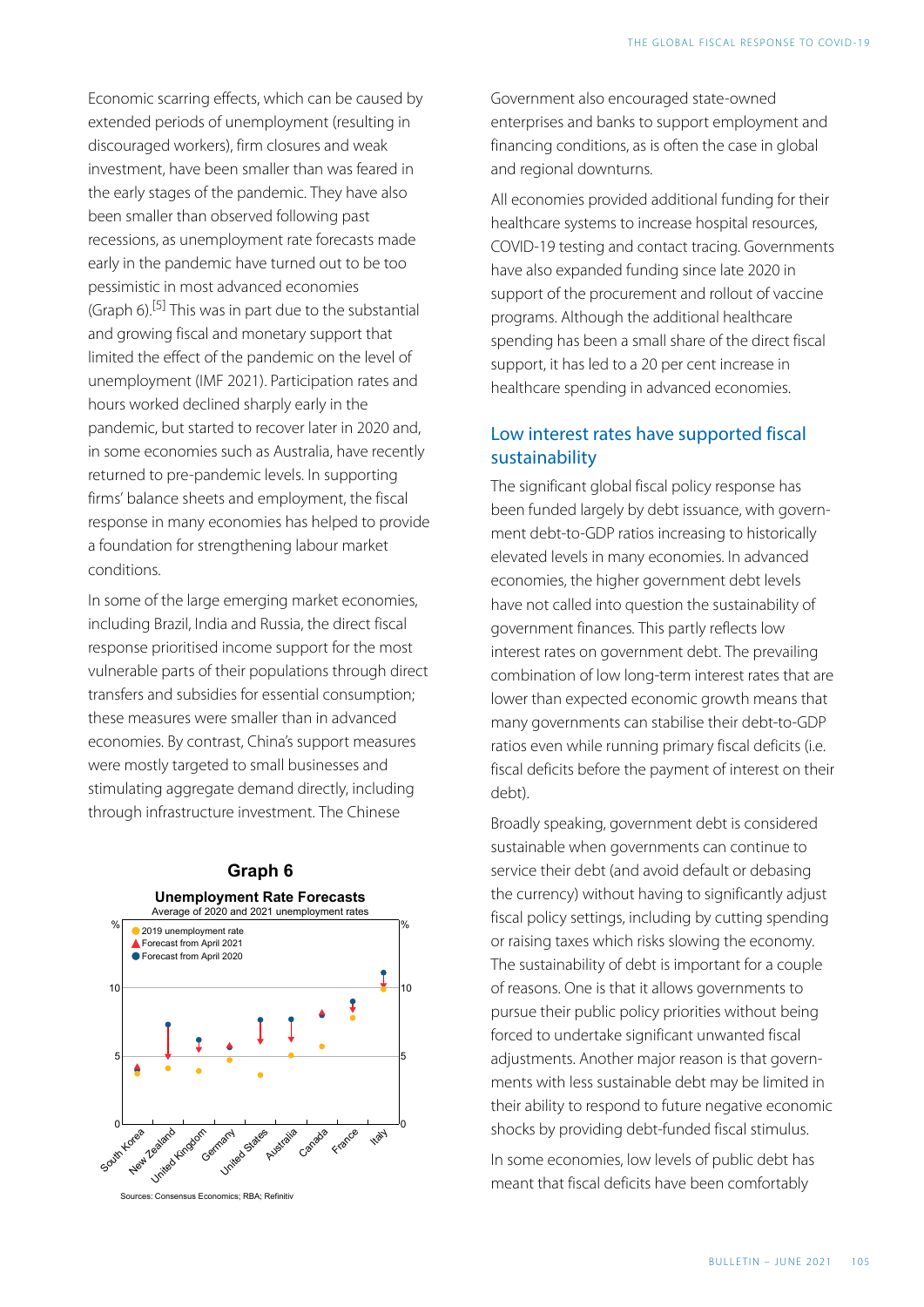financed in the capital markets. The ability of governments to run a primary fiscal deficit without endangering debt sustainability also partly depends on the difference between the interest on the government's debt and the growth in GDP (the interest rate-growth differential; Furman and Summers 2020). If the interest rate on government debt is lower than the growth rate of the economy, then growth in the economy will lower government debt as a share of GDP as long as the primary deficit is not too big.

In advanced economies, the interest rate-growth differential has been negative since the early 2000s and has declined further during the pandemic, as interest rates on government debt have declined by more than expected longer-term GDP growth rates (Graph 7). As of April 2021, the International Monetary Fund (IMF) (IMF 2021) expects that in the years immediately after the pandemic, advanced economies with elevated government debt levels will have primary deficits that are small enough to stabilise or reduce their debt-to-GDP ratios (Graph 8). The IMF expects that some advanced economies with lower levels of government debt may take longer to reduce their debt-to-GDP ratios as they will be under less pressure from the financial markets to do so.

While the interest rate-growth differential has not been volatile over the past 30 years, it can rise rapidly if there is a sudden reassessment of a government's fiscal sustainability (Mauro and Zhou



2020). Therefore, were the currently supportive conditions to change, some governments may face difficulties stabilising debt-to-GDP ratios without a significant change in their fiscal settings.

#### Further fiscal support will contribute to a more complete recovery

Fiscal policy in advanced economies is expected to remain accommodative over the next few years as the support during the acute phase evolves into fiscal support for the recovery phase. This transition will necessarily involve a different set of longer-term priorities. Countries will make this transition at different times.

In most advanced economies, where economic activity remains constrained by containment measures, fiscal policy is expected to continue to focus on supporting incomes and preserving employment relationships for some time. But as infections are brought under control and vaccines are rolled out, the emphasis of fiscal support will shift. This will entail a greater focus on public investment, particularly in green and digital initiatives, incentives for more consumption and private investment, and retraining programs for workers in those sectors that are expected to have been severely impacted during the pandemic.

The fiscal measures that have already been announced for the recovery phase are substantial

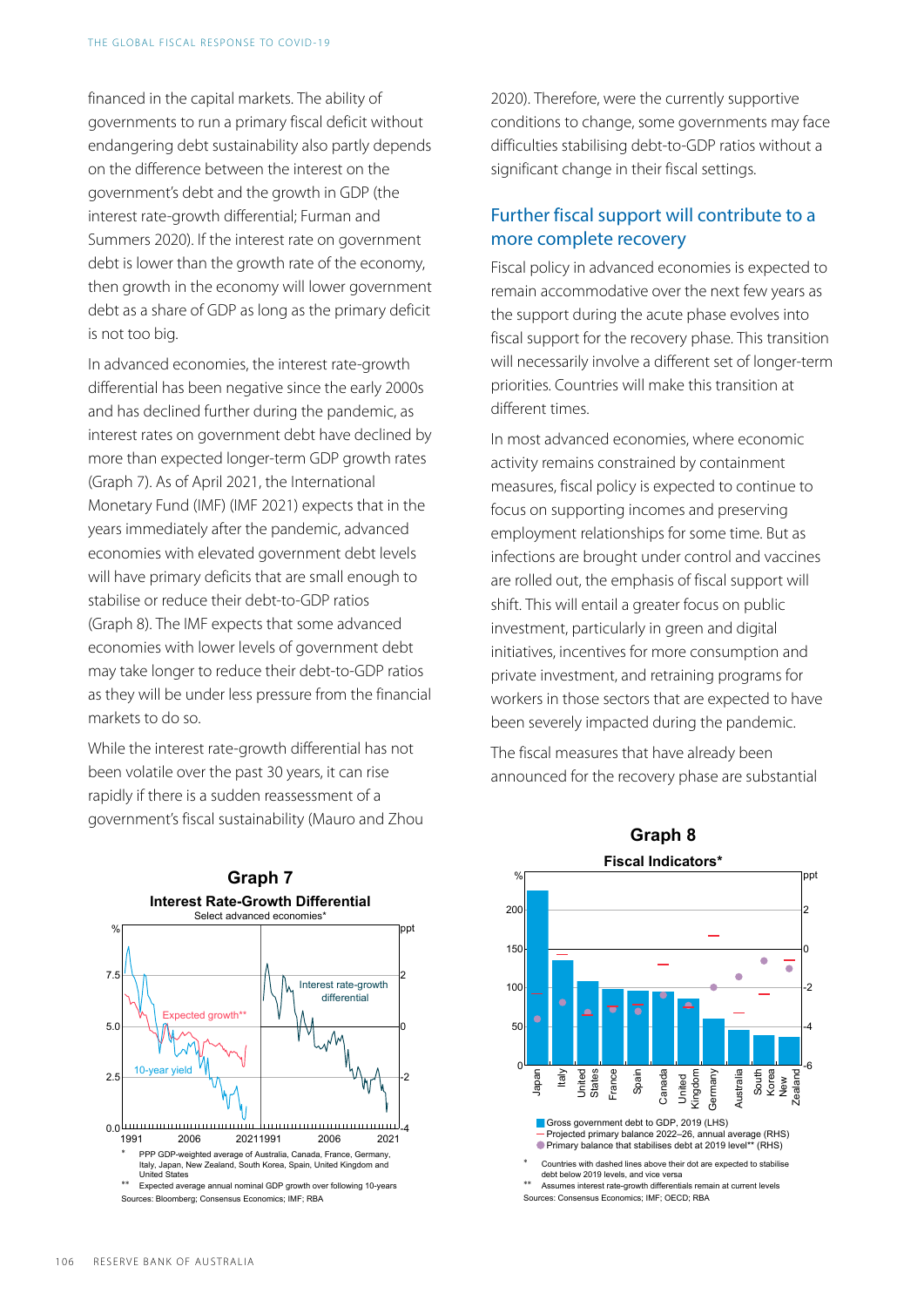but in most economies are smaller than for the acute phase and will be spread over a longer period. With significant spare capacity in most advanced economies, these measures can reduce the long-term economic 'scarring effects' of the pandemic without generating high inflation. The size and design of the recovery phase fiscal support varies across countries (Graph 9). The United States is expected to provide very large recovery phase fiscal support, equivalent to 9 per cent of GDP, which will be focused on infrastructure investment and spread over a decade. European Union members will deploy a combination of grants and loans that are expected to be spent between 2021 and 2026. These measures will be funded by EU-issued debt that will provide recovery fiscal support equal to 5 per cent of EU GDP.<sup>[\[6\]](#page-8-6)</sup> The distribution of these funds will be tilted to EU members more heavily affected by the pandemic and those who began the pandemic with weaker economic fundamentals. In a few other smaller economies, fiscal support for the recovery phase will likely be as large as 6 per cent of pre-pandemic GDP.

<span id="page-7-0"></span>The announced recovery phase measures should help avoid a repeat of the post-Global Financial Crisis experience in some advanced economies, where fiscal austerity was adopted before the



Sources: IMF; national sources; RBA; Refinitiv

economic recovery was entrenched. The premature winding back of fiscal support, before private demand was able to sustain the recovery, created unnecessary headwinds for many economies (House, Proebsting and Tesar 2017).

Fiscal support during the acute phase of the pandemic has been so large that, even with the transition to the sizeable recovery phase support, there will be a tightening of fiscal settings in 2022. In advanced economies, cyclically adjusted fiscal deficits, which represent the deficit after accounting for the role of automatic stabilisers, are expected to decline from 2022; this will result in what is known as 'fiscal drag' (Graph 10). The projected decline in deficits largely reflects expectations that reduced fiscal support, such as wage subsidies or unemployment benefits, will be needed as economic activity normalises. On current expectations the reduction in the direct fiscal support will occur when the economic recovery is more progressed than it was during the Global Financial Crisis and it should be less disruptive to the recovery from the COVID-19 pandemic.

In emerging markets, where fiscal space is often more limited, some governments with pre-existing macroeconomic or financial imbalances have faced more pressure to reduce fiscal deficits. But this experience has varied considerably across countries. Some large emerging market economies in Asia have had few issues in announcing fiscal measures to support activity during their recovery phase. For instance, India announced fiscal stimulus measures after the initial lockdown ended in October 2020, including consumption incentives and increased infrastructure spending, while China started transitioning to its recovery phase measures in the middle of 2020. But most emerging economies are yet to announce substantial support for the recovery phase, partly because their priority is still on bolstering health systems to deal with elevated infections and to support the rollout of vaccination programs.

#### Conclusion

The COVID-19 pandemic caused the largest fall in economic activity since at least the Second World War. Along with substantial monetary policy easing,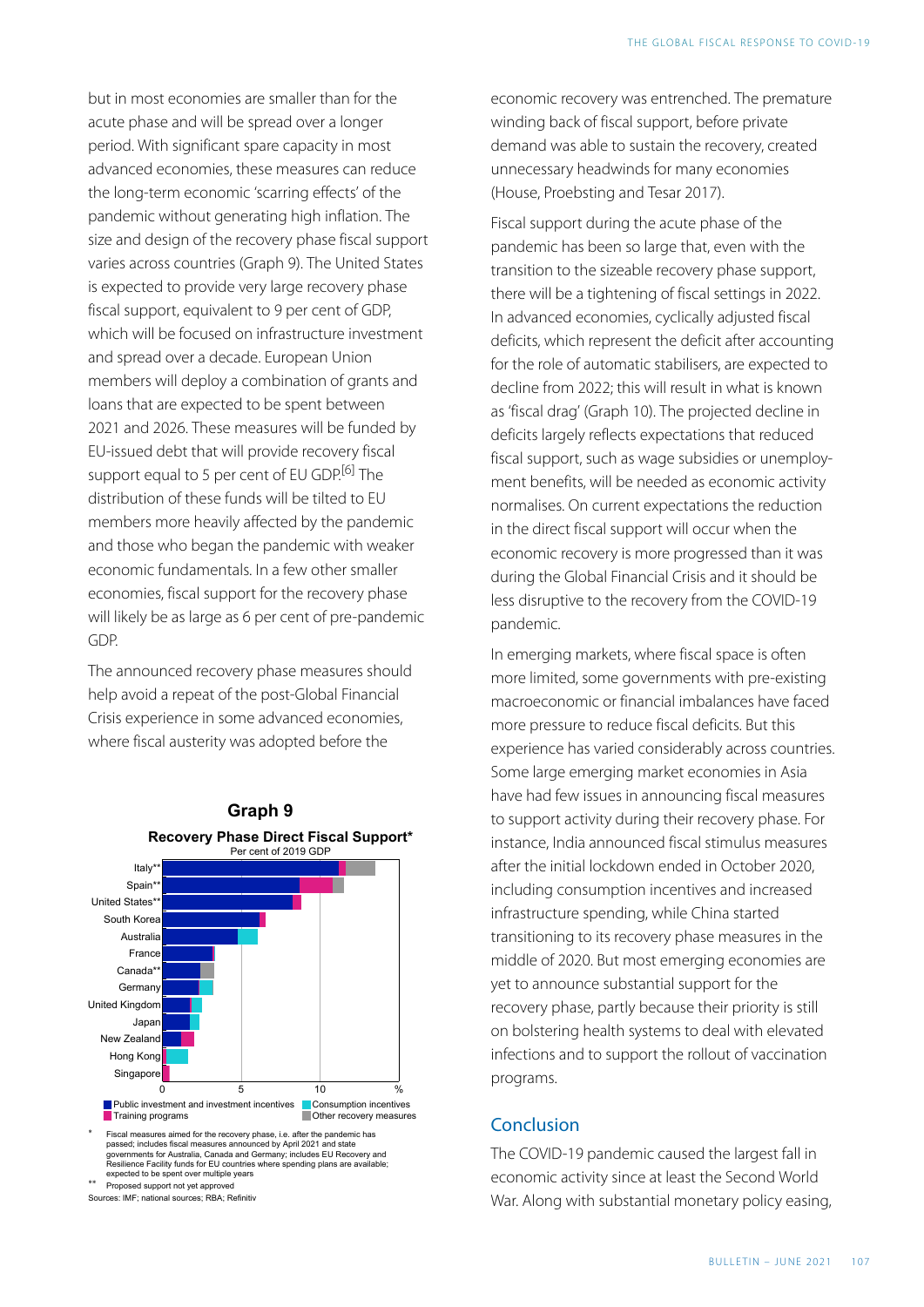

#### **Footnotes**

- <span id="page-8-0"></span>The authors of this article are all from the Economic Analysis Department. They thank Iris Chan for her important early contribution to the analysis of the global fiscal policy response. They also thank Tomas Cokis, Andrew Staib, Diego May, Zan Fairweather and Matt Larkin for their contributions on the fiscal policy response in specific economies. [\[\\*\]](#page-0-0)
- <span id="page-8-5"></span><span id="page-8-4"></span><span id="page-8-1"></span>Significant fiscal responses were estimated to limited the peak-to-trough decline in activity in advanced economies to 11½ per cent, some 5 percentage points lower than otherwise (Chudik, Mohaddes and Raissi 2021)  $[1]$
- <span id="page-8-6"></span><span id="page-8-2"></span>The article discusses fiscal support announced by April 2021. While policies and the context in which they are implemented differ across economies, best efforts have been made to draw high-level comparisons to illustrate key commonalities and differences.  $[2]$
- <span id="page-8-3"></span>These constraints were eased with the European Commission temporarily relaxing the EU's fiscal rules in [\[3\]](#page-3-0)

this has been met with a significant fiscal policy response in most economies. Governments have prioritised direct fiscal support for private incomes and employment, which has limited economic scarring and given the recovery a solid basis. Fortunately, a repeat of the premature shift to fiscal austerity as seen in a number of economies after the Global Financial Crisis appears unlikely, with fiscal settings likely to evolve but remain supportive for some time after the pandemic subsides.  $\mathbf{\ddot{v}}$ 

March 2020 (European Commission 2020) and the ECB acting forcefully to reduce differences in government funding rates across the euro area (European Central Bank 2021).

- For a discussion of Germany's experience with wage subsidies schemes during the Global Financial Crisis, see (Cooper, Meyer and Schott 2017).  $[4]$
- For further detail on the economic effects of fiscal policy during the COVID-19 crisis, see (IMF 2021) [\[5\]](#page-5-0)
- The funding is from the Next Generation EU Recovery and Resilience Facility. The grants effectively allow for increased fiscal transfers within the EU to its members that are less developed and that entered the crisis in worse economic positions. The lending is designed to subsidise borrowing costs for the EU's member economies with more elevated government debt levels and sovereign bond yields. For further details see (RBA 2020). [\[6\]](#page-7-0)